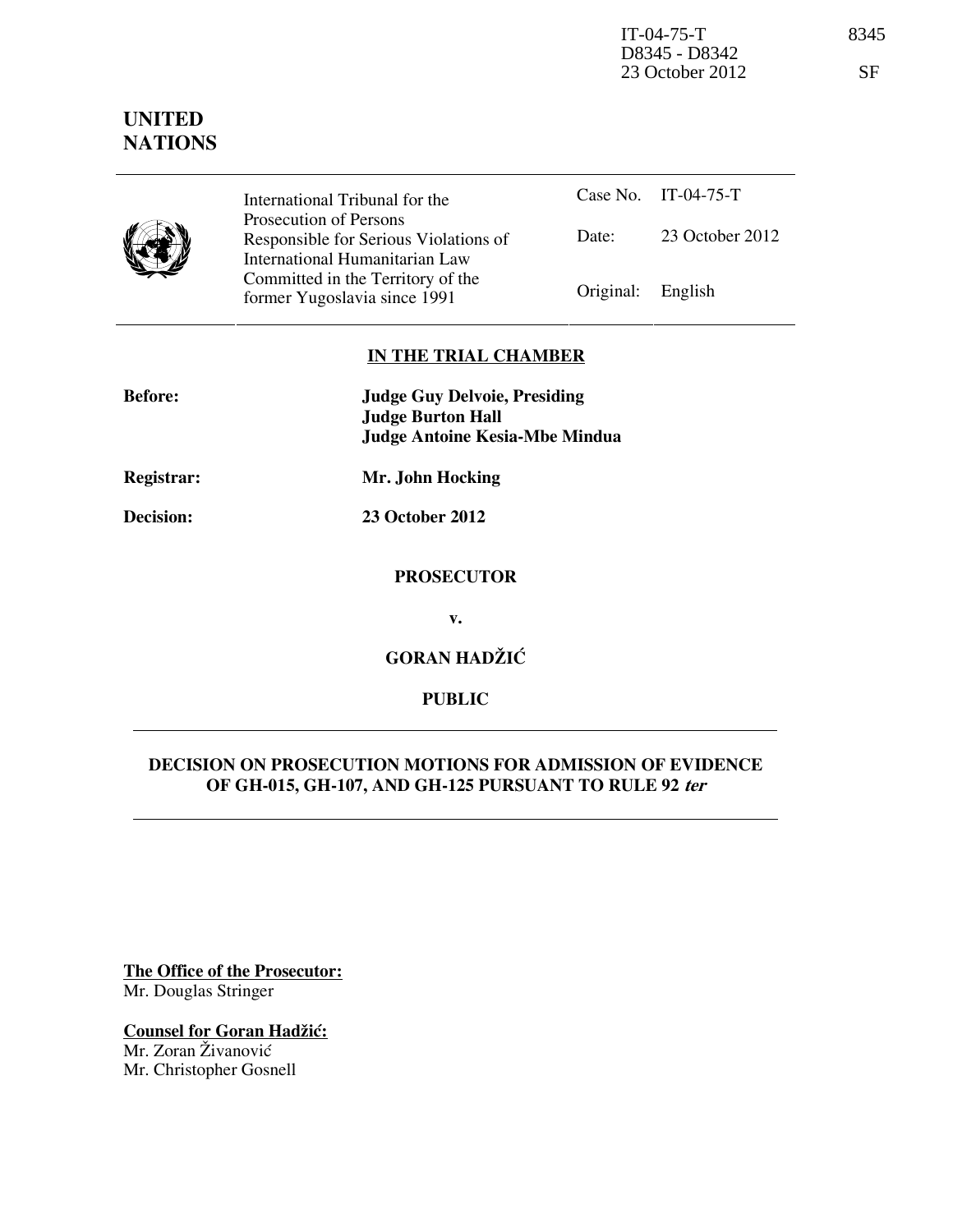1. **THIS TRIAL CHAMBER** of the International Tribunal for the Prosecution of Persons Responsible for Serious Violations of International Humanitarian Law Committed in the Territory of the former Yugoslavia since 1991 ("Tribunal") is seised of the "Prosecution Motion for Admission of Evidence of GH-015 Pursuant to Rule 92*ter*", filed confidentially with a confidential annex on 26 September 2012 ("First Motion"), "Prosecution Motion for Admission of Evidence of GH-107 Pursuant to Rule 92*ter*", filed publicly with a confidential annex on 28 September 2012 ("Second Motion"), and "Prosecution Motion for Admission of Evidence of GH-125 Pursuant to Rule 92*ter*", filed publicly with a confidential annex on 28 September 2012 ("Third Motion") (collectively referred to as "Motions").

### **A. Submissions**

2. In the Motions, the Prosecution requests the admission of the evidence of GH-015, GH-107, and GH-125, pursuant to Rule 92 *ter* of the Rules of Procedure and Evidence of the Tribunal ("Rules"), arguing that the evidence is probative, relevant, and reliable and meets the requirements for admission under that Rule. The Prosecution submits that admitting the evidence in this manner will enable it to present its case-in-chief in an efficient and expeditious manner, without compromising the fairness of the proceedings.<sup>1</sup> In relation to GH-015, the Prosecution requests the admission of six associated exhibits, one of which under seal.<sup>2</sup> In relation to GH-107, the Prosecution requests the admission of one associated exhibit, under seal, that, in its view, forms an integral part of the tendered Rule 92 *ter* statement.<sup>3</sup>

3. The Defence has no submissions on the Motions. $4\overline{4}$ 

#### **B. Applicable Law**

4. The main objective of Rule 92 *ter*—entitled "Other Admission of Written Statements and Transcripts"—is to ensure an effective and expeditious trial, while simultaneously ensuring and respecting the rights of the accused. The jurisprudence of the Tribunal has applied the rule as permitting, by necessary inference,<sup>5</sup> the admission of exhibits where they accompany written

<sup>1</sup> First Motion, paras 1, 4; Second Motion, paras 1, 4, 6; Third Motion, paras 1, 3-4, 6.

<sup>&</sup>lt;sup>2</sup> First Motion, para. 7.

<sup>&</sup>lt;sup>3</sup> Second Motion, paras 7, 11.

<sup>4</sup> Emails from Defence to Trial Chamber, 11 and 12 October 2012.

<sup>5</sup> *Prosecutor v. Stanišić and Župljanin*, Case No. IT-08-91-T, Decision on Prosecution's Motions for Admission of Evidence Pursuant to Rule 92 *ter* (ST012 and ST019), 29 September 2009 (confidential) ("*Stanišić and Župljanin* Decision"), para. 18; *Prosecutor v. Prlić et al.*, Case No. IT-04-74-T, Decision on the Application of Rule 92 *ter* of the Rules, 25 June 2007, p. 2; *Prosecutor v. Delić*, Case No. IT-04-83-T, Decision on Prosecution Motion to Admit Written Witness Statements under Rule 92 *ter*, 27 September 2007, para. 10.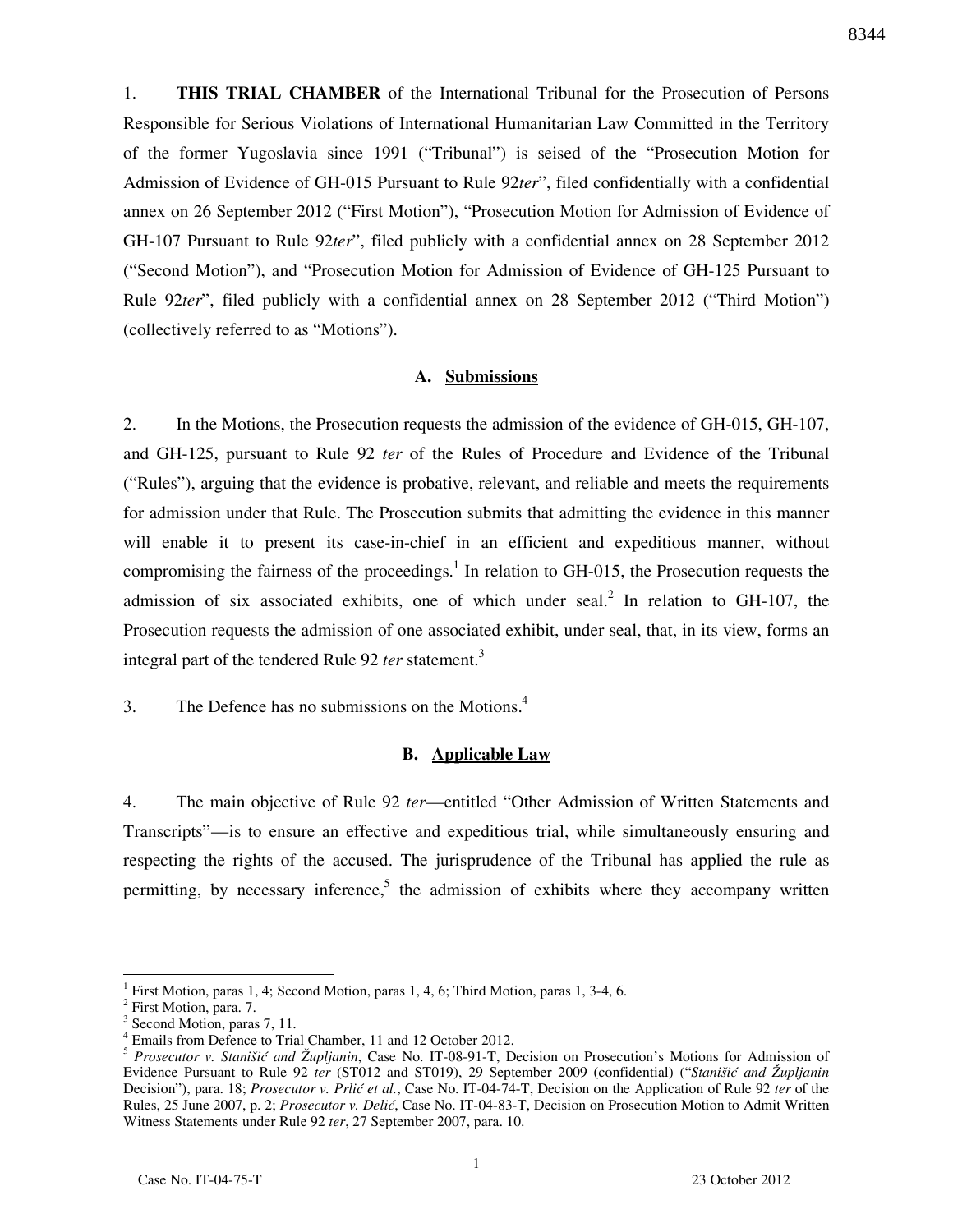statements or transcripts and form an "inseparable and indispensable" part of the evidence.<sup>6</sup> In order to satisfy this requirement, the document must be one without which the witness's testimony would become incomprehensible or of lesser probative value.<sup>7</sup> Moreover, the evidence sought to be admitted, whether a written statement or a transcript of oral testimony, must fulfil the general requirements of admissibility of Rule 89(C): the proposed evidence must be relevant and have probative value.<sup>8</sup>

#### **C. Discussion**

5. GH-015's proposed Rule 92 *ter* statement contains information about (a) the arming of Serbs in Borovo Selo; (b) the establishment of the police and Territorial Defence; (c) the attack on and takeover of Dalj and other villages in SBWS; (d) the acts of Hadžić and other alleged members of the alleged joint criminal enterprise, including meetings they attended; (e) the establishment of Arkan's headquarters at the TO Training Centre in Erdut; and (f) detention facilities in Dalj and Borovo Selo. The tendered associated exhibits are discussed in the Rule 92 *ter* statement. The Trial Chamber finds that the tendered statement and associated exhibits are relevant, have probative value, and are appropriate for admission pursuant to Rules 89(C) and 92 *ter*.

6. GH-107's proposed Rule 92 *ter* statement contains information about alleged crimes committed against Croat villagers in Klisa in November 1991. The tendered associated exhibit is discussed in the Rule 92 *ter* statement. The Trial Chamber finds that the tendered statement and associated exhibit are relevant, have probative value, and are appropriate for admission pursuant to Rules 89(C) and 92 *ter*.

7. GH-125's proposed Rule 92 *ter* statement contains information about (a) the attack on and takeover of Erdut; (b) the creation of a Serb police unit in Erdut and its commander; (c) the establishment of Arkan's headquarters at the TO Training Centre in Erdut and the detention and mistreatment that allegedly occurred there; and (d) the disappearance of Croats and Hungarians in

<sup>&</sup>lt;sup>6</sup> Stanišić and Župljanin Decision, para. 18; *Prosecutor v. Lukić and Lukić*, Case No. IT-98-32/1-T, Decision on Confidential Prosecution Motion for the Admission of Prior Testimony with Associated Exhibits and Written Statements of Witnesses Pursuant to Rule 92 ter, 9 July 2008 ("Lukić and Lukić Decision"), para. 15; *Prosecutor v. Ljubičić*, Case No. IT-00-41-PT, Decision on Prosecution's Motion for Admission of Transcripts Pursuant to Rule 92 *bis* (D) of the Rules, 23 January 2004, p. 3; *Prosecutor v. Đorđević*, Case No. IT-05-87/1-T, Decision on Prosecution's Motion for Admission of Evidence Pursuant to Rule 92 *ter*, 10 February 2009 ("*Dordević* Decision"), para. 5.

<sup>&</sup>lt;sup>7</sup> Stanišić and Župljanin Decision, para. 18; Lukić and Lukić Decision, para. 15; Prosecutor v. Stanišić and Simatović, Case No. IT-03-69-T, Decision on Prosecution's Motion for the Admission of Written Evidence of Witness Slobodan Lazarevi} Pursuant to Rule 92 *ter* with Confidential Annex, 16 May 2008, para. 19; *Prosecutor v. Haraqija and Morina*, Case No. IT-04-84-R77.4, Decision on Prosecution Motion for Admission of Evidence Pursuant to Rule 92 *bis* and/or 92 ter, 2 September 2008 ("Haraqija and Morina Decision"), para. 12; Đorđević Decision, para. 5.

<sup>&</sup>lt;sup>8</sup> Stanišić and Župljanin Decision, para. 19; Lukić and Lukić Decision, para. 20; *Đorđević* Decision, para. 6; *Haraqija and Morina* Decision, para. 13.